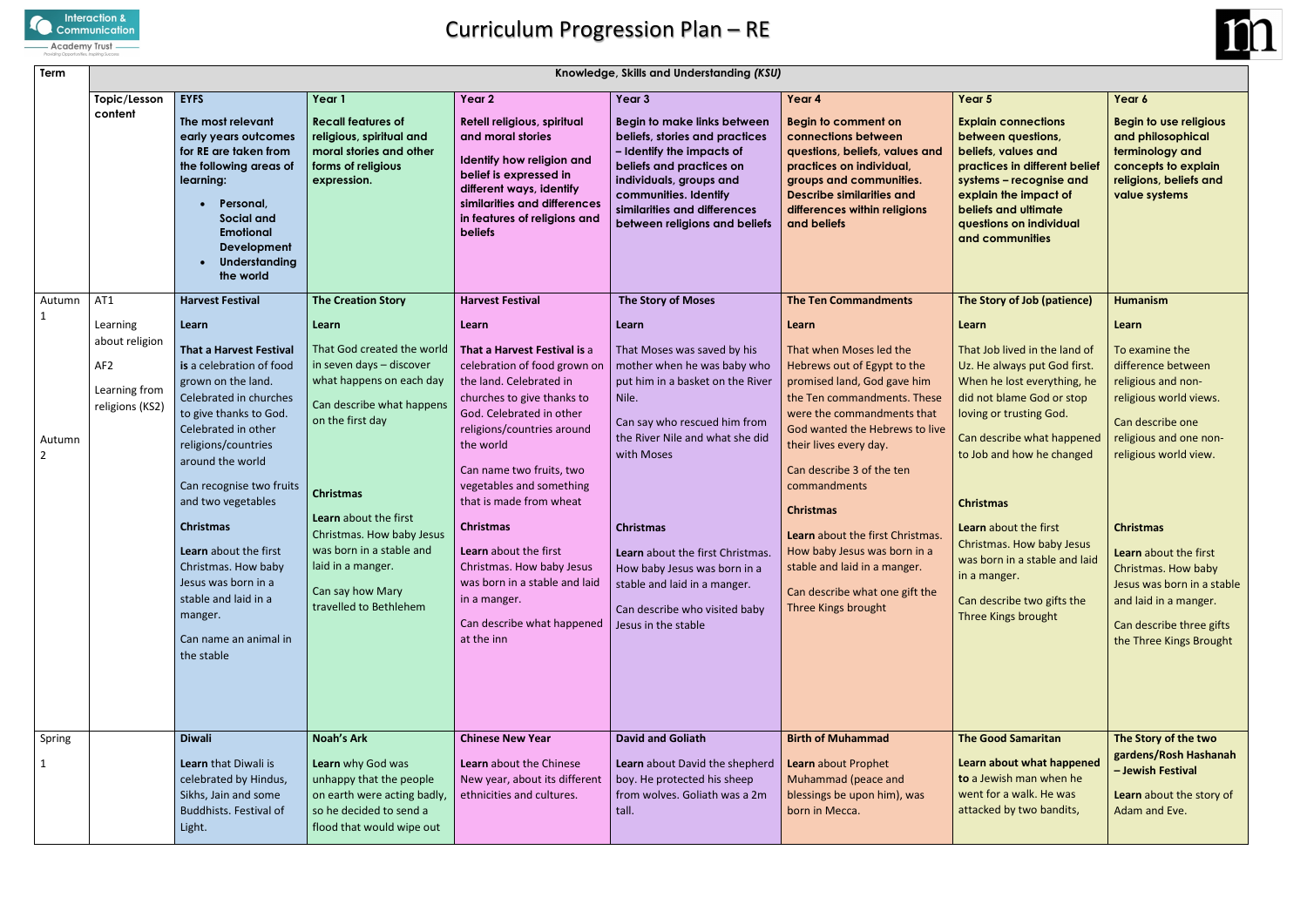

## Curriculum Progression Plan – RE

| Spring<br>2 | Can retell the story of<br>Rama and Sita<br>Easter<br>Learn about new life.<br>Flowers and animals.<br>Easter eggs, basket and<br>Easter bunny. Easter<br>egg hunt and<br>chocolates.<br>Can name one spring<br>flower. | evil.<br>Can describe what<br>happened why God sent a<br>rainbow<br><b>Easter</b><br>Learn about new life in<br>Spring. Flowers and<br>animals. Easter eggs,<br>basket and Easter bunny.<br>Easter egg hunt and<br>chocolates.               | Can describe how the<br>Chinese people prepare for<br>the new year.<br>Easter<br>Learn about new life in<br>Spring. Flowers and animals.<br>Easter eggs, basket and<br>Easter bunny. Easter egg<br>hunt and chocolates.<br>Can decorate an egg | Describe how David defeated<br>Goliath<br><b>Easter</b><br>Learn about new life in Spring.<br>Flowers and animals. Easter<br>eggs, basket and Easter bunny.<br>Easter egg hunt and chocolates.<br>Can make an Easter basket | Can locate Mecca on a world<br>map.<br><b>Easter</b><br>Learn about the death and<br>coming to life again of Jesus<br>Christ.<br>Can describe what happened on<br><b>Easter Sunday</b>                                    | they stole his belongings and<br>beat him.<br>Describe how the Samaritan<br>helped him and saved his life<br><b>Easter</b><br>Learn about the death and<br>coming to life again of Jesus<br>Christ.<br>Can describe what happened<br>on Good Friday and Easter<br>Sunday. | Describe what happened<br>when Adam stole an<br>apple.<br><b>Easter</b><br>Learn about the Death<br>and coming to life again<br>of Jesus Christ.<br>Can describe who<br>betrayed Jesus              |
|-------------|-------------------------------------------------------------------------------------------------------------------------------------------------------------------------------------------------------------------------|----------------------------------------------------------------------------------------------------------------------------------------------------------------------------------------------------------------------------------------------|------------------------------------------------------------------------------------------------------------------------------------------------------------------------------------------------------------------------------------------------|-----------------------------------------------------------------------------------------------------------------------------------------------------------------------------------------------------------------------------|---------------------------------------------------------------------------------------------------------------------------------------------------------------------------------------------------------------------------|---------------------------------------------------------------------------------------------------------------------------------------------------------------------------------------------------------------------------------------------------------------------------|-----------------------------------------------------------------------------------------------------------------------------------------------------------------------------------------------------|
| Summer      | <b>Thanksgiving</b><br>Learn about The story<br>of the Pilgrim Fathers.<br>Can describe how they<br>travelled and where<br>they landed.                                                                                 | Can name one spring<br>flower and one baby<br>animal<br>Shavout<br>Learn about the Jewish<br>celebration, usually<br>celebrated in May.<br>Describe what is a Torah.                                                                         | <b>The Tower of Babel</b><br>Learn about the story of the<br>people of Babel attempting<br>to build a tower that will<br>reach heaven.<br>Can describe what happened<br>to the people of Babel                                                 | <b>Dragon Boat Festival</b><br>Learn about the festival that is<br>celebrated in May every year.<br>A legend about a wise poet who<br>lived in China.<br>Can describe how the people<br>celebrated.                         | <b>Zacchaeus</b><br>Learn about Zacchaeus who<br>lived in Jericho, he was a tax<br>inspector. He climbed a tree to<br>see Jesus.<br>Can say what Jesus said to<br>Zacchaeus when he was in the<br>tree and what happened. | <b>Pentecost</b><br>Learn that it is celebrated 50<br>days after Easter Sunday.<br>Can describe why it is<br>celebrated.                                                                                                                                                  | <b>Beliefs and big questions</b><br>Learn about The story of<br>Shamba the bull $- a$<br>Friesian cross bull living in<br><b>Wales</b><br>Can describe what<br>happened to the bull in<br>the story |
| Summer      | <b>Religious symbols for</b><br>different religions -<br>Learn about different<br>symbols in different<br>faiths and religions.<br>Can name one symbol<br>for Christianity and one<br>symbol for Judaism.               | Joseph and his coat of<br>many colours<br>Learn about Jacob who was<br>a Hebrew and lived in<br>Canaan. He had 12 sons.<br>Joseph was his favourite<br>which made his brothers<br>angry.<br>Can describe what his<br>brothers did to Joseph. | Asalha Puja Day<br>Learn that it is the day that<br>marks the beginning of<br><b>Buddhism</b><br>Can say another name that<br>the day is known by.                                                                                             | The story of Al-Hijra<br>Learn that Al-Hijra is the start of<br>the Muslim new year. Many<br>Muslims will fast during daylight<br>hours of this time.<br>Can say how many days a<br>Muslim fasts for.                       | <b>Ratha Yatra</b><br>Learn about the Hindu festival<br>which takes place in Summer.<br>Can say what Ratha Yatra<br>means.                                                                                                | Jesus the healer<br>Learn about how Jesus heals<br>a blind man.<br>Can describe how Jesus<br>healed the blind man.                                                                                                                                                        | Beliefs about freedom -<br>'people should have<br>complete freedom to<br>choose their beliefs'<br>They may have different<br>clothes and pray in<br>different ways but<br>everyone is special.      |